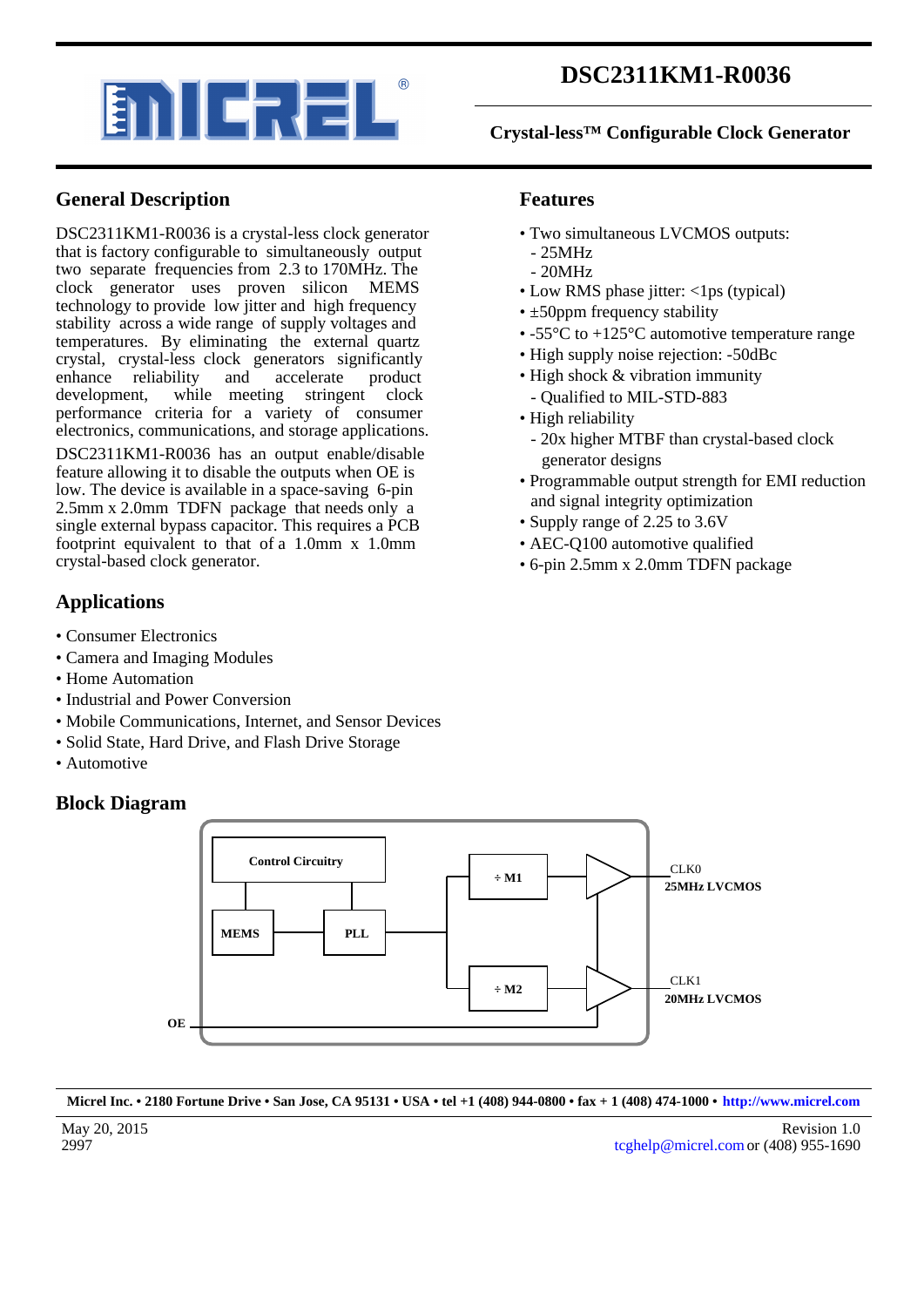## **Ordering Information**

| <b>Ordering Part Number</b> | <b>Industrial Temperature Range</b>                   | <b>Shipping</b> | Package                     |
|-----------------------------|-------------------------------------------------------|-----------------|-----------------------------|
| DSC2311KM1-R0036            | -55 $\mathrm{^{\circ}C}$ to +125 $\mathrm{^{\circ}C}$ | Tube            | $6$ -pin 2.5mm x 2.0mm TDFN |
| DSC2311KM1-R0036T           | -55 $\mathrm{^{\circ}C}$ to +125 $\mathrm{^{\circ}C}$ | Tape and Reel   | $6$ -pin 2.5mm x 2.0mm TDFN |

Devices are Green and RoHS compliant. Sample material may have only a partial top mark.

## **Pin Configuration**



## **Pin Description**

| <b>Pin Number</b> | <b>Pin Name</b>  | <b>Pin Type</b> | <b>Pin Level</b> | <b>Pin Function</b>                         |
|-------------------|------------------|-----------------|------------------|---------------------------------------------|
|                   | <b>OE</b>        |                 |                  | Active high output enable for CLK0 and CLK1 |
| ◠                 | DNC.             |                 |                  | Leave unconnected or connect to the ground  |
|                   | <b>GND</b>       | <b>PWR</b>      |                  | Power supply ground                         |
|                   | CLK <sub>0</sub> | O               | <b>LVCMOS</b>    | $CLK0$ output frequency = $25MHz$           |
|                   | CLK1             | Ω               | <b>LVCMOS</b>    | $CLK1$ output frequency = 20MHz             |
| 6                 | VDD              | <b>PWR</b>      |                  | Power supply                                |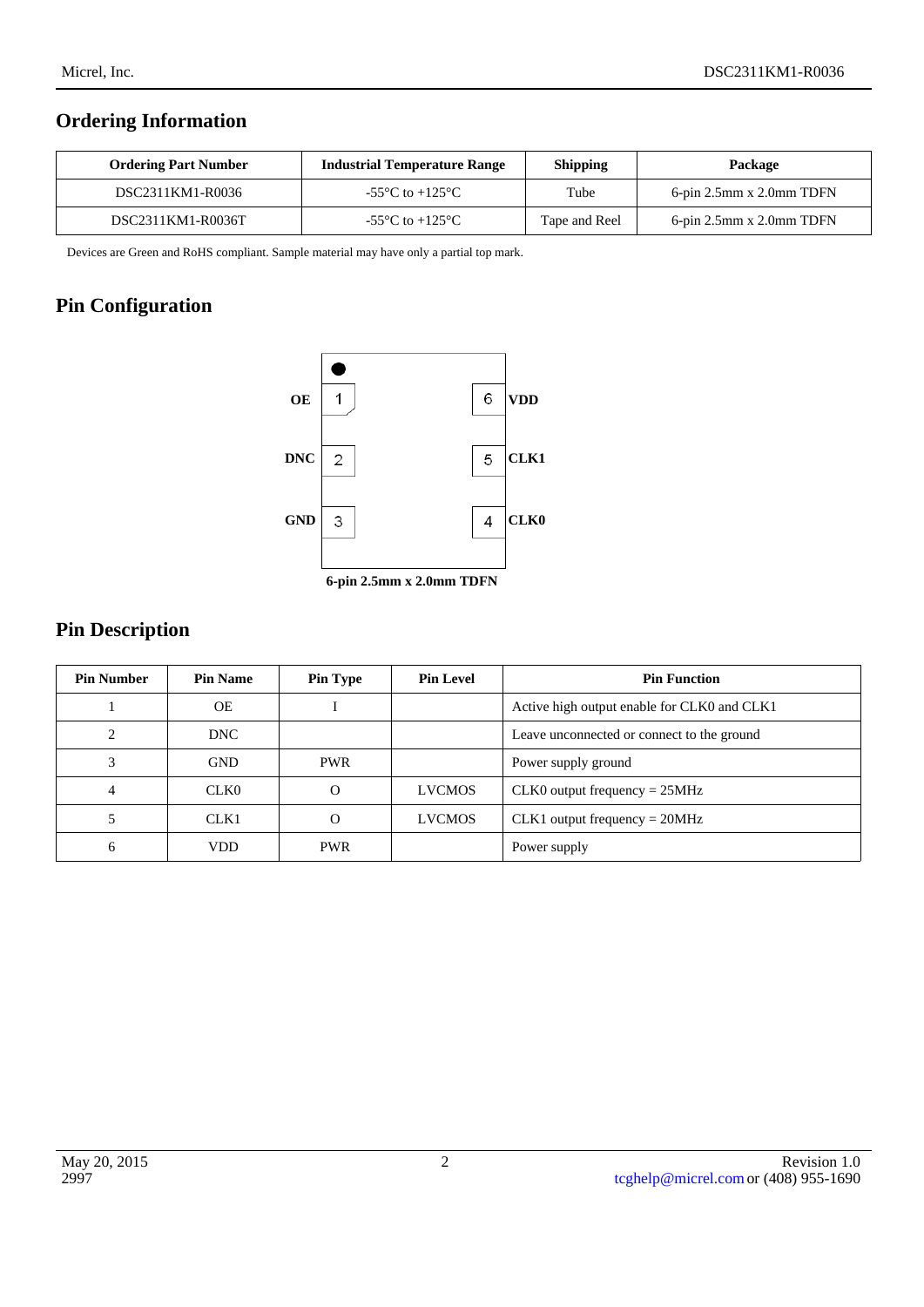| <b>Parameter</b>                                                     | <b>Symbol</b>            | <b>Condition</b>                                                                         | Min.         | Typ.               | Max.                | <b>Units</b> |
|----------------------------------------------------------------------|--------------------------|------------------------------------------------------------------------------------------|--------------|--------------------|---------------------|--------------|
| Supply Voltage <sup>1</sup>                                          | <b>VDD</b>               |                                                                                          | 2.25         |                    | 3.6                 | V            |
| Supply Current <sup>2</sup>                                          | IDD                      | OE pin low - outputs are disabled                                                        |              | 21                 | 23                  | mA           |
| Frequency Stability <sup>6</sup>                                     | $\Delta F$               | Includes frequency variation due to initial<br>tolerance, temp. and power supply voltage |              | ±50                |                     | ppm          |
| Aging                                                                | $\Delta F$               | First year ( $@ 25°C$ )                                                                  |              |                    | $\pm 5$             | ppm          |
| Startup Time <sup>3</sup>                                            | tSU                      | $T = 25^{\circ}C$                                                                        |              |                    | 5                   | ms           |
| Input Logic High<br>Input Logic Low                                  | <b>VIH</b><br><b>VIL</b> |                                                                                          | $0.75$ x VDD |                    | $0.25$ x VDD        | V            |
| Output Disable Time <sup>4</sup>                                     | tDA                      |                                                                                          |              |                    | 5                   | ns           |
| Output Enable Time <sup>4</sup>                                      | tEN                      |                                                                                          |              |                    | 20                  | ns           |
| Pull-Up Resistor <sup>2</sup>                                        |                          | Pull-up exists on pin 1                                                                  |              | 40                 |                     | kOhms        |
| Output Logic High<br>Output Logic Low                                | <b>VOH</b><br><b>VOL</b> | $I = \pm 6mA$                                                                            | $0.9$ x VDD  |                    | 0.1 x VDD           | $\mathbf V$  |
| Output Transition Time <sup>4</sup><br><b>Rise Time</b><br>Fall Time | tR<br>tF                 | 20% to 80%<br>$CL = 15pF$                                                                |              | 1.1<br>1.43        | $\overline{c}$<br>2 | ns           |
| Frequency                                                            | F <sub>0</sub><br>F1     | CLK0<br>CLK1                                                                             |              | 25<br>20           |                     | <b>MHz</b>   |
| <b>Output Duty Cycle</b>                                             | <b>SYM</b>               |                                                                                          | 45           |                    | 55                  | $\%$         |
| Period Jitter <sup>5</sup>                                           | <b>JPER</b>              | $CLK0 = CLK1 = 25MHz$                                                                    |              | 3                  |                     | psRMS        |
| <b>Integrated Phase Noise</b>                                        | <b>JCC</b>               | 200kHz to 20MHz @ 25MHz<br>100kHz to 20MHz @ 25MHz<br>12kHz to 20MHz @ 25MHz             |              | 0.3<br>0.38<br>1.7 | $\overline{2}$      | psRMS        |

#### **Specifications** (Unless specified otherwise:  $T = 25^{\circ}C$ , VDD = 3.3V)

**Notes:**

1. Pin 4 VDD should be filtered with 0.1uF capacitor.

2. Output is enabled if OE pad is high or not connected. Supply current = Disabled Current +  $\Delta$ IDD from CLK0 +  $\Delta$ IDD from CLK1. See Current Consumption graph on next page.

3. tSU is time to stable output frequency after VDD is applied and outputs are enabled.

4. See Figure 3 for detail (all based on maximum drive settings).

5. Period Jitter includes crosstalk from adjacent output.

6. For other ppm stabilities, contact the factory at MEMS\_Support@micrel.com.

## **Absolute Maximum Ratings**

| Item                                         | Min.                     | Max.                | <b>Units</b>    | <b>Condition</b> |
|----------------------------------------------|--------------------------|---------------------|-----------------|------------------|
| <b>Supply Voltage</b>                        | $-0.3$                   | $+4.0$              | V               |                  |
| Input Voltage                                | $-0.3$                   | $VDD + 0.3$         | V               |                  |
| Junction Temp                                | $\overline{\phantom{a}}$ | $+150$              | $\rm ^{\circ}C$ |                  |
| <b>Storage Temp</b>                          | $-55$                    | $+150$              | $\rm ^{\circ}C$ |                  |
| Soldering Temp                               | $\overline{\phantom{a}}$ | $+260$              | $\rm ^{\circ}C$ | 40sec max.       |
| <b>ESD</b><br><b>HBM</b><br>MM<br><b>CDM</b> | ٠                        | 4000<br>400<br>1500 | V               |                  |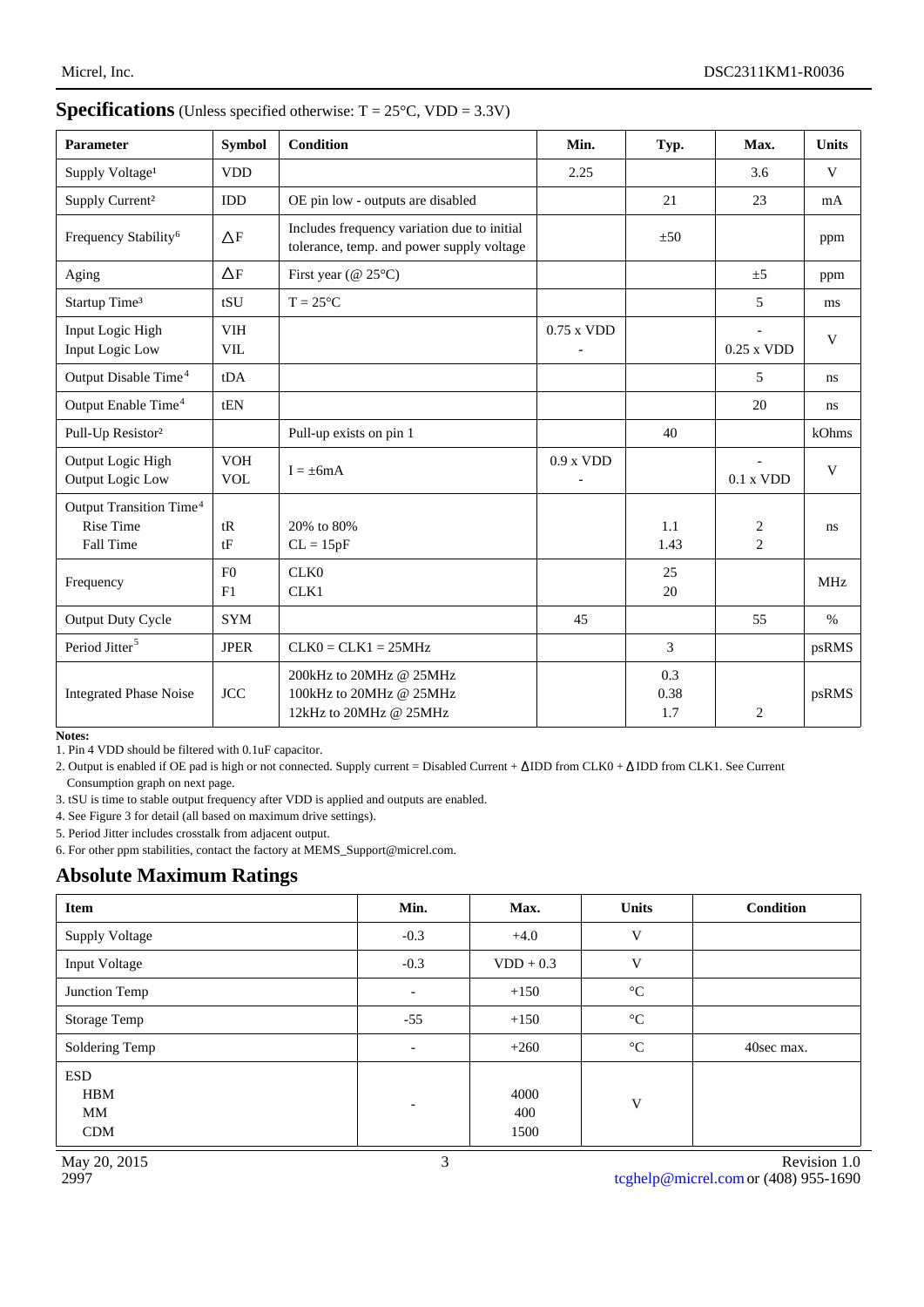## **Current Consumption**



**Figure 1. Total Current = Disabled Current +**  $\triangle IDD$  **Fout1 +**  $\triangle IDD$  **Fout2** 

## **Solder Reflow Profile**



| 6 OFN MSL 1 @ 260 $\degree$ C refer to JSTD-020C |                        |  |  |
|--------------------------------------------------|------------------------|--|--|
| Ramp-Up Rate $(200^{\circ}C)$ to Peak Temp)      | $3^{\circ}$ C/sec Max. |  |  |
| Preheat Time $150^{\circ}$ C to $200^{\circ}$ C  | $60 - 180$ sec         |  |  |
| Time maintained above $217^{\circ}$ C            | $60 - 150$ sec         |  |  |
| Peak Temperature                                 | $255 - 260$ °C         |  |  |
| Time within $5^{\circ}$ C of actual Peak         | $20 - 40$ sec          |  |  |
| Ramp-Down Rate                                   | $6^{\circ}$ C/sec Max. |  |  |
| Time 25 <sup>°</sup> C to Peak Temperature       | 8 min Max.             |  |  |